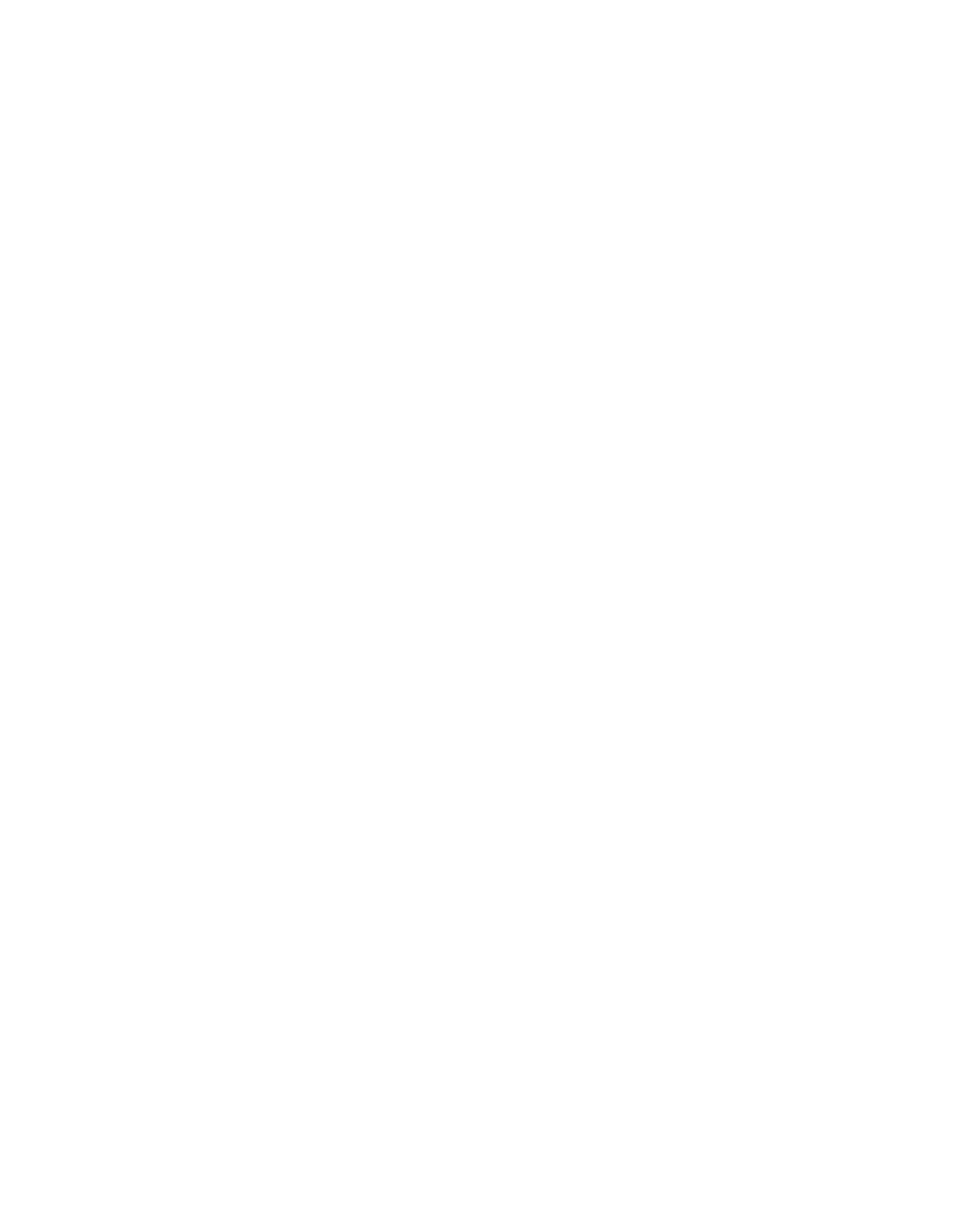

| Original I/O Term                                                                                                                              | <b>Static at Acquisition</b>                                                                                             |
|------------------------------------------------------------------------------------------------------------------------------------------------|--------------------------------------------------------------------------------------------------------------------------|
| I/O End Date                                                                                                                                   | <b>Static at Acquisition</b>                                                                                             |
| Loan Ever 60+ Days Delinquent                                                                                                                  | Ongoing                                                                                                                  |
| Loss Sharing Type                                                                                                                              | Static at Acquisition*                                                                                                   |
| Modified Loss Sharing Percentage                                                                                                               | <b>Static at Acquisition</b>                                                                                             |
|                                                                                                                                                |                                                                                                                          |
| Number of Properties at Acquisition                                                                                                            | <b>Static at Acquisition</b>                                                                                             |
| <b>Property Acquisition Total Unit Count</b>                                                                                                   | <b>Static at Acquisition</b>                                                                                             |
| <b>Specific Property Type</b>                                                                                                                  | <b>Static at Acquisition</b>                                                                                             |
| <b>Year Built</b>                                                                                                                              | <b>Static at Acquisition</b>                                                                                             |
| <b>Property City</b>                                                                                                                           | Static at Acquisition**                                                                                                  |
| <b>Property State</b>                                                                                                                          | Static at Acquisition**                                                                                                  |
| Property Zip Code                                                                                                                              | Static at Acquisition**                                                                                                  |
| Metropolitan Statistical Area                                                                                                                  | Static at Acquisition**                                                                                                  |
| Physical Occupancy %                                                                                                                           | <b>Static at Acquisition</b>                                                                                             |
| Liquidation/Prepayment Code                                                                                                                    | At Liquidation/Disposition                                                                                               |
| Liquidation/Prepayment Date                                                                                                                    | At Liquidation/Disposition                                                                                               |
| <b>Foreclosure Date</b>                                                                                                                        | At Liquidation/Disposition                                                                                               |
| <b>Credit Event Date</b>                                                                                                                       | At Liquidation/Disposition                                                                                               |
| <b>Foreclosure Value</b>                                                                                                                       | At Liquidation/Disposition                                                                                               |
| Lifetime Net Credit Loss Amount                                                                                                                | At Liquidation/Disposition                                                                                               |
| Sale Price                                                                                                                                     | At Liquidation/Disposition                                                                                               |
| Default Amount                                                                                                                                 | At Liquidation/Disposition                                                                                               |
| <b>Credit Event Type</b>                                                                                                                       | At Liquidation/Disposition                                                                                               |
| <b>Reporting Period Date</b>                                                                                                                   | Ongoing                                                                                                                  |
| Loan Active Property Count                                                                                                                     | Ongoing                                                                                                                  |
| <b>Note Rate</b>                                                                                                                               | Ongoing                                                                                                                  |
| <b>Maturity Date - Current</b>                                                                                                                 | Ongoing                                                                                                                  |
| <b>UPB - Current</b>                                                                                                                           | Ongoing                                                                                                                  |
| <b>Delinquency UPB</b>                                                                                                                         | Ongoing                                                                                                                  |
| Loan Payment Status                                                                                                                            | Ongoing                                                                                                                  |
| SDQ Indicator                                                                                                                                  | Ongoing                                                                                                                  |
| <b>Most Recent Modification Date</b>                                                                                                           | Ongoing                                                                                                                  |
| <b>Modification Indicator</b>                                                                                                                  | Ongoing                                                                                                                  |
| Defeasance Date                                                                                                                                | Ongoing                                                                                                                  |
| <b>Prepayment Provision</b>                                                                                                                    | <b>Static at Acquisition</b>                                                                                             |
| <b>Prepayment Provision End Date</b>                                                                                                           | <b>Static at Acquisition</b>                                                                                             |
| <b>Affordable Housing Type</b>                                                                                                                 | <b>Static at Acquisition</b>                                                                                             |
|                                                                                                                                                |                                                                                                                          |
|                                                                                                                                                |                                                                                                                          |
|                                                                                                                                                |                                                                                                                          |
|                                                                                                                                                |                                                                                                                          |
|                                                                                                                                                |                                                                                                                          |
| <b>MCIRT Deal ID</b><br><b>MCAS Deal ID</b><br><b>DUS Prepayment Population Type</b><br><b>DUS Prepayment Outcome Type</b><br>Loan Age Segment | Ongoing***<br>Ongoing***<br><b>Static at Acquisition</b><br><b>Static at Acquisition</b><br><b>Static at Acquisition</b> |

\*Due to loan servicing transfers, Loss Sharing Type can change from Standard DUS to Pari Passu or Pari Passu to Standard DUS.

\*\*Please see Q8

\*\*\* MCIRT Deal ID and MCAS ID data attributes are updated after a deal is completed.

# Annual Historical Debt Service Coverage Ratio File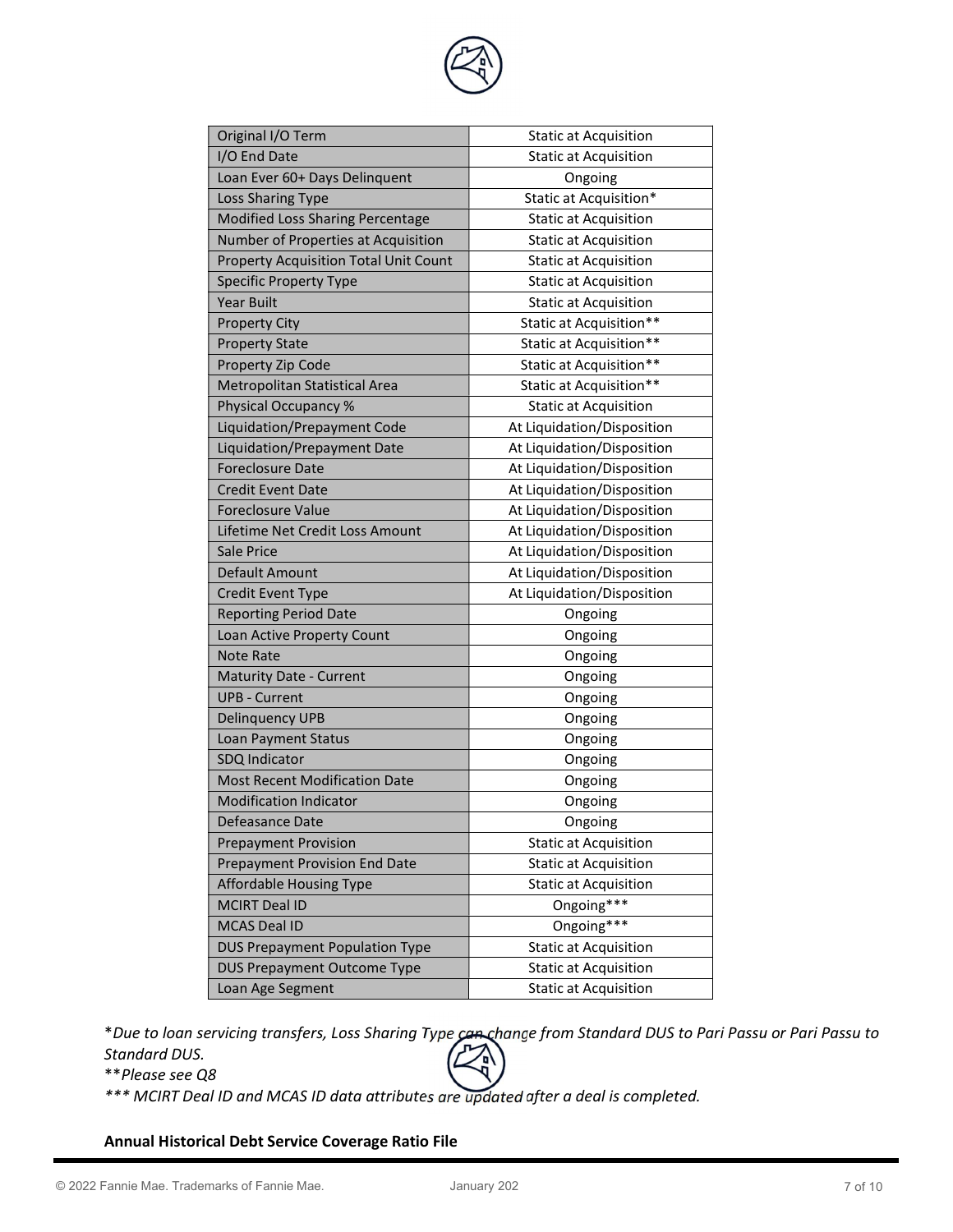| <b>Attribute</b> | <b>When Updated</b>          |
|------------------|------------------------------|
| Loan Number      | <b>Static at Acquisition</b> |
| Year             | Ongoing                      |
| Year DSCR        | Ongoing                      |

#### Data Attribute Specifics

#### Q23. How are Property City, State, Zip Code and MSA different in MFLPD versus DUS Disclose?

The Property City, State, Zip Code and MSA in MFLPD are geocoded and may be updated periodically. DUS Disclose data for these attributes is entered at time of loan acquisition but may be updated for data corrections. Note that Property City, Zip Code and MSA definitions may change over time.

#### Q24. How does Loan Payment Status in MFPLD compared to the data in DUS Disclose?

Due to reporting cycles in the data, the Loan Payment Status in MFLPD will show one reporting month earlier than in DUS Disclose. For example, Loan Payment Status for a loan in MFLPD for November 2017 would match what DUS Disclose shows for the same loan in December 2017.

#### Q25. At what time are Loan Acquisition LTV, Underwritten DSCR and Physical Occupancy % calculated?

In the MFLPD file Loan Acquisition LTV, Underwritten DSCR and Physical Occupancy % values are calculated at origination of the loan.

## Q26. How are Liquidation/Prepayment Date and Credit Event Date different?

The loan Liquidation/Prepayment Date is provided at the time the loan is paid off, while Credit Event Date is populated if there is a Credit Event Type. See the MFLPD Credit Events and Loss Sharing Quick Reference Guide for more information on Credit Events.

## Q27. Can you further define the Liquidation/Prepayment Codes?

| <b>Name</b>               | <b>Definition</b>                                                                                 |
|---------------------------|---------------------------------------------------------------------------------------------------|
| Deed-in-Lieu              | The liquidation of the mortgage loan via a voluntary transfer of ownership of the mortgaged       |
|                           | property from the borrower to Fannie Mae, as a result of borrower default.                        |
| <b>Discounted Payoff</b>  | The liquidation of the mortgage loan as a result of acceptance of a payment from the borrower in  |
|                           | full and final settlement of the Mortgage Loan at an amount that is mutually-agreeable to Fannie  |
|                           | Mae and the lender, but that is less than the full payoff amount required by the terms of the     |
|                           | mortgage loan.                                                                                    |
| <b>Dissolution</b>        | The liquidation of the mortgage loan as a result of a dissolved MBS security.                     |
| Foreclosure               | The liquidation of the mortgage loan as a result of borrower delinquency and foreclosure          |
|                           | resulting in Fannie Mae obtaining ownership of the property (excludes deed-in-lieu).              |
| Fully Paid,<br>Matured    | The liquidation of the subject mortgage loan is due to it being fully paid off at maturity.       |
| Fully Paid, Prepaid       | The liquidation of the mortgage loan is due to it being fully paid off by the borrower before the |
|                           | maturity date as a result of prepayment.                                                          |
| Fully Paid,<br>Refinanced | The liquidation of the subject mortgage loan results from the refinance of the loan.              |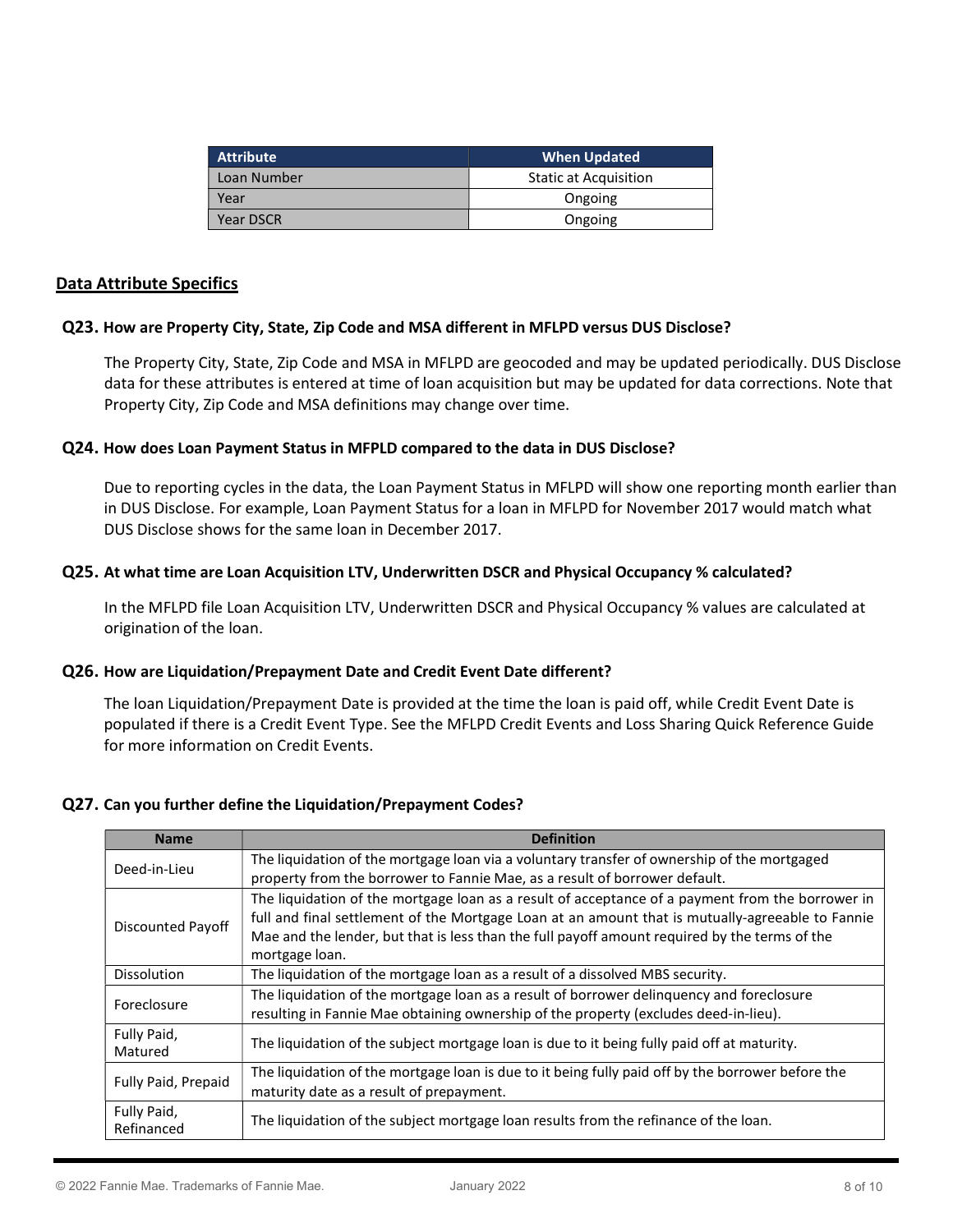

| Repurchase        | The liquidation of the mortgage loan is due to the lender's repurchase of the mortgage loan,<br>including As Soon as Pooled Sale transactions.                                                                                                 |
|-------------------|------------------------------------------------------------------------------------------------------------------------------------------------------------------------------------------------------------------------------------------------|
| Substitution      | The liquidation of the mortgage loan is due to it being substituted with another mortgage loan<br>prior to maturity.                                                                                                                           |
| Third Party Sale  | The liquidation of the mortgage loan following borrower default, resulting in either a purchase of<br>the mortgaged property in foreclosure by a party/entity other than Fannie Mae, or the purchase of<br>the mortgage note by a third party. |
| Other Liquidation | The liquidation of the mortgage loan for reasons not included in the list of allowable values.<br>This includes ARM-to-Fixed Conversions, Forward Loan Collapses, and Forward Loans Convertedto<br>Permanent.                                  |

# Q28. How do the MFLPD Liquidation/Prepayment Codes compare to the DUS Disclose Liquidation/Prepayment Codes?

The MFLPD Liquidation/Prepayment Codes were designed for credit investors, while DUS Disclose was designed for guaranty MBS investors, focused on voluntary versus involuntary prepayment and prepayment premium distribution.

## Q29. What are Credit Facilities?

Credit Facilities allow borrowers to arrange flexible financing terms for a portfolio of properties on a crosscollateralized and cross-defaulted basis, with property addition, property release, property substitution and borrow-up capabilities. Loans in a Credit Facility can be fixed-rate, adjustable-rate, or a combination thereof. Loans in a Credit Facility can have different loan terms and prepayment terms.

## Q30. How can I tell if a loan is a Supplemental?

The Lien Position attribute will be lower than a first lien (second, third, etc.). Supplemental loans are crosscollateralized and cross-defaulted with any other loans secured by the same mortgaged property.

## Q31. Are cross-collateralized and cross-defaulted loans identified in MFLPD?

Cross-collateralized and cross-defaulted loans are not currently identified in the MFLPD file.

## Q32. What is reflected in MFLPD when an adjustable-rate loan converts to fixed-rate loan?

When an adjustable-rate loan converts to a fixed-rate loan, MFLPD will have a liquidation when the loan converts. The Liquidation/Prepayment Code will reflect Other. After a loan converts to fixed-rate there is no more monthly reporting on the loan and loan activity after conversion is not included in MFLPD.

## Q33. What is reflected in MFLPD when an MBS is dissolved?

When an MBS undergoes dissolution, MFLPD will have a liquidation code for the affected loan(s). The Liquidation/Prepayment Code will reflect Dissolution. After an MBS is dissolved there is no more monthly reporting on the loan and loan activity after dissolution is not included in MFLPD.